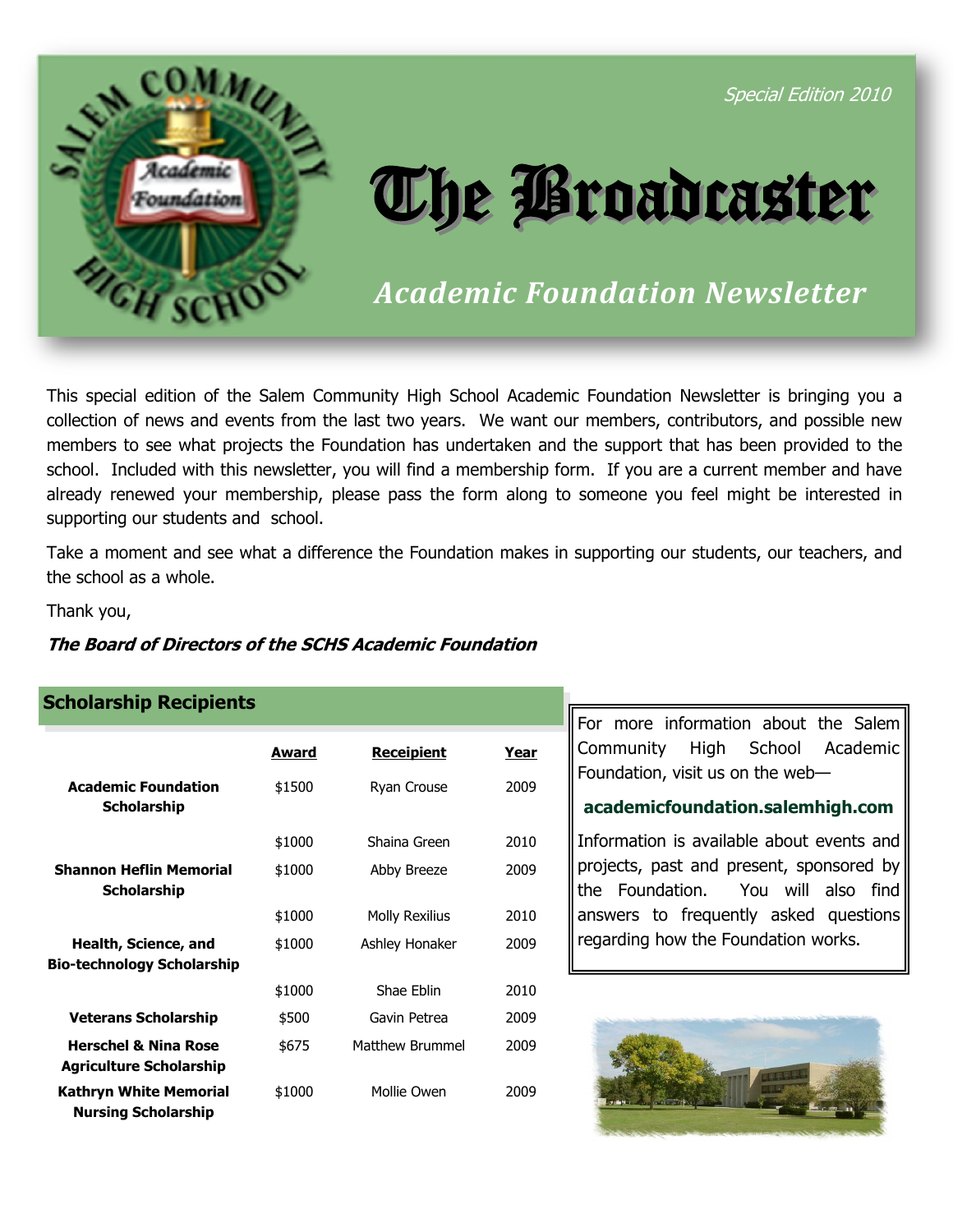#### **ACADEMIC FOUNDATION BOARD OF DIRECTORS**

#### **Dr. Robert Raver**

President **Rhonda Mulvany**

Vice-President

**John Gaston**

Treasurer

## **Brad Detering**

**Secretary** 

**T.J. Burge Becky Carpenter Neil Chance Larry Clark Annie Lou Eller Jane Gaston Phyllis Hahn Bob Haney Mike Hargis Debby Hays Dena Heflin Suzy Hood Jared Hunter Bob Jamison Misty Johannes Beve Jones Greg Malan Kert Martin Terri Nesmith Geff Purcell Francey Wolfe Debbie Woodruff Todd Woodruff**

# **Brad Detering Superintendent John Boles Principal**

## **Mini-Grants Awarded for 2009 & 2010**

| <u>Department</u>         | <b>Description</b>                                                                                                        | <u>Award</u> |
|---------------------------|---------------------------------------------------------------------------------------------------------------------------|--------------|
| English                   | Young Adult Literature Books                                                                                              |              |
| Family & Consumer Science | Stand mixers, skillets, blenders, various<br>kitchen utensils                                                             | \$1000       |
| Fine Arts                 | Casio keyboard bundles, Studio equipment                                                                                  | \$875        |
| Foreign Language          | <b>DVD</b> series                                                                                                         | \$720        |
| General Studies           | Workbooks, hands-on learning kits, Why Try set,<br>Do-n-Discover kits, sensory development items                          | \$1950       |
| <b>Health Occupations</b> | DVD training series                                                                                                       | \$260        |
| Industrial Technology     | Firewire cards, Premiere Elements software, Digital<br>camcorder, drill and lathe accessories, growing unit for<br>chicks | \$1600       |
| Information Technology    | Digital camcorders                                                                                                        | \$575        |
| Math                      | Classroom set of scientific calculators                                                                                   | \$250        |
| Physical Education        | Ball locker and cube storage systems                                                                                      | \$475        |
| Science                   | ProScope HR Advanced Lab, Emergency Eyewash<br>Stations, Headphones with microphone                                       | \$1800       |



## **Teacher of the Year**

**2009 2010** 



**Mrs. Mary Barrow Mr. Jim Cerny** 

Mrs. Barrow taught chemistry at SCHS from 1986—2010. She retired at the end of the 2009-2010 school year with a total of 33 years of teaching experience. Mary Barrow was also a 1971 graduate of SCHS.



Mr. Cerny has taught for a total of 35 years with 33 of the years here at SCHS. He is the department head for Industrial Technology and the instructor of the autoshop classes.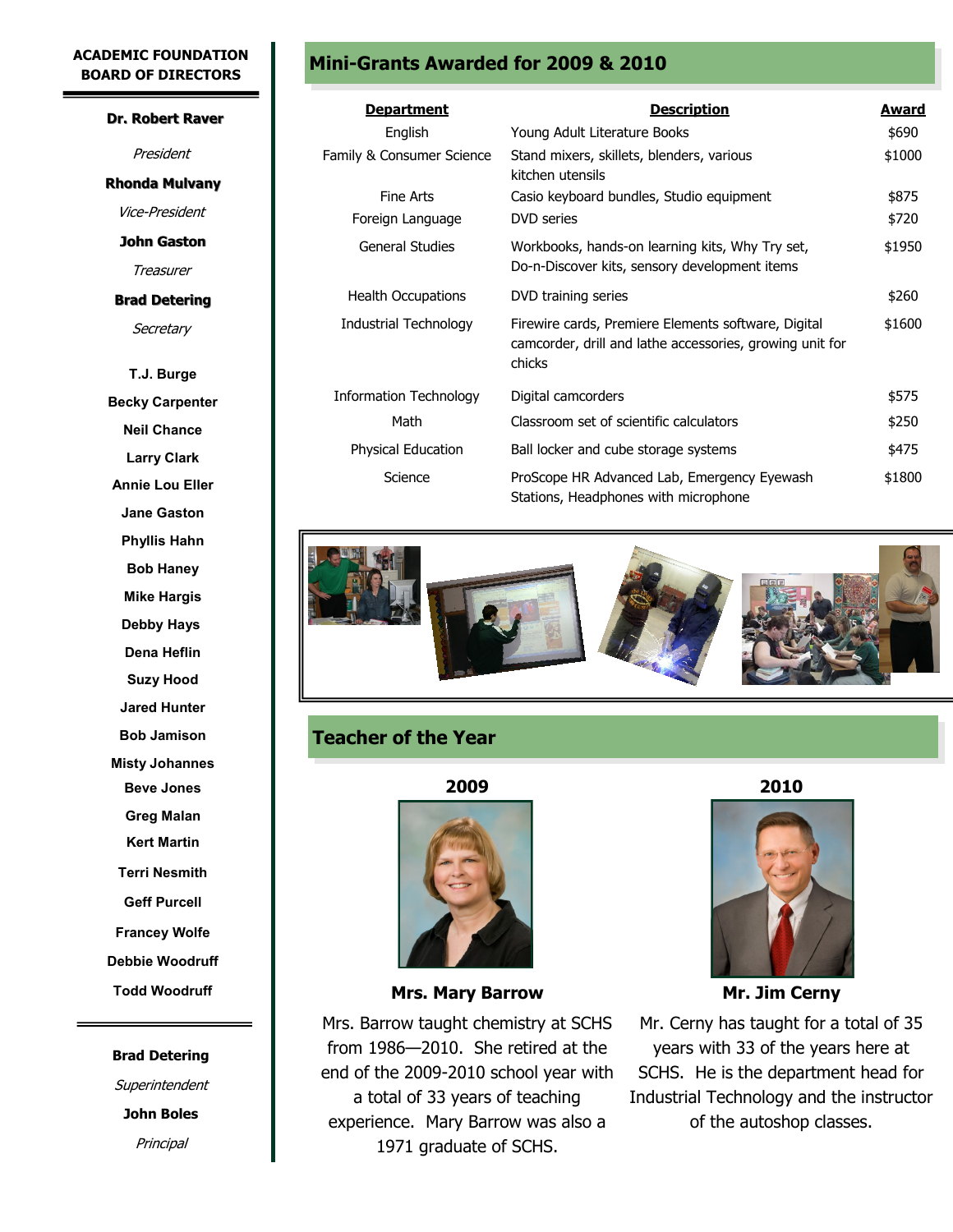## **Barbara Smith Innovation Award**

Salem Community High School lost a talented administrator and a true friend in the Fall of 2009. Mrs. Barbara Smith was the superintendent at the school for 6+ years. Barb also served as the Academic Foundation board secretary. Her efforts and success at improving our school will long be remembered by everyone that came in contact with her.

The Salem Academic Foundation is pleased to announce the establishment of the Barb Smith Innovation in Education Award. Barb embraced technology as an instructional tool, she believed in helping all students, and she believed that through a commitment to change our vision that the possibilities for education were limitless. The Foundation is looking to capture the essence of Barb in this Award; her enduring spirit, her love of teaching and learning, and to impact education in all that was Barb Smith.

## **Foundation Week at SCHS**

It was decided that the students at SCHS may have heard the name "Academic Foundation" mentioned but possibly didn't really know what the Foundation provided for them. In an effort to help them understand, a series of videos were shown each morning during the WILD News broadcast highlighting different Foundation programs and projects. Students, teachers, and administrators were included in these videos explaining how the Foundation assisted in purchasing many of the projectors, SMART Boards and other equipment in the school. Highlighted also were the scholarships given by the Foundation. As a part of the week-long presentation, a raffle was held with the prizes being iPod Nanos and Shuffles. Student memberships to the Foundation were also sold this week. All in all the week brought a better understanding of who the Foundation is to the students of SCHS.



Support the Salem Community High School Academic Foundation Become a member or make a donation

## **Putting Community and Alumni Dollars to Work for Education**

## **Yes...We even have Macs at SCHS**

The SCHS Class of 1949 made a donation to the Foundation but asked that it could be put toward bringing back "The Broadcaster" newspaper. Bringing back a printed newspaper was not a feasible option for SCHS so we worked with representatives of the class to direct the funds to assisting the Webmasters class and the WILD News broadcasting class. With their donation and some additional district funding needed updates were made in the broadcast classroom.



Two Apple iMac stations and an additional digital camcorder were purchased.

At their 60th Class Reunion, members of the class of 1949 were shown a video created by the WILD News broadcast team.



## **Chocolate for All**

The Culinary Cats, under the direction of teacher Jody Smalley, provided the staff at SCHS with a sampling of the delicious chocolate treats



prepared in the advanced food classes. The Foundation has been a source of funding for many utensils and appliances found in the kitchens of the classroom.



As luck would have it, the monthly Foundation meeting was held on the day of the Chocolate Buffet. Members of the Board were given

the opportunity to indulge in the wonderful desserts prepared and served by the Culinary Cats.